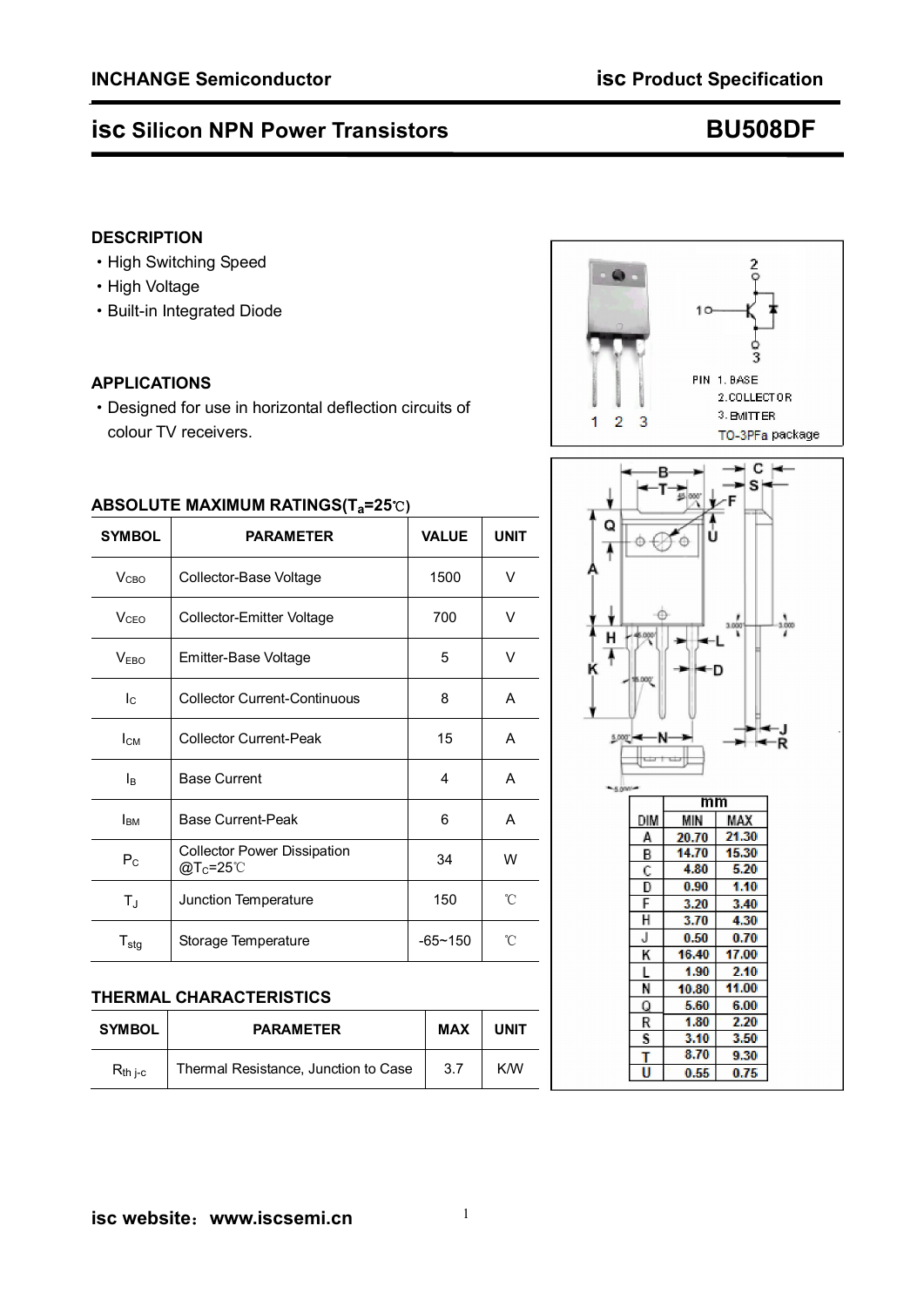# **isc Silicon NPN Power Transistor Concrete Concrete BU508DF**

## **ELECTRICAL CHARACTERISTICS**

### **TC=25**℃ **unless otherwise specified**

| <b>SYMBOL</b>         | <b>PARAMETER</b>                            | <b>CONDITIONS</b>                                                                                                       | <b>MIN</b> | <b>TYP</b> | <b>MAX</b> | <b>UNIT</b> |
|-----------------------|---------------------------------------------|-------------------------------------------------------------------------------------------------------------------------|------------|------------|------------|-------------|
| V <sub>CEO(SUS)</sub> | Collector-Emitter Sustaining Voltage        | $I_C$ = 100mA; $I_B$ = 0,L= 25mH                                                                                        | 700        |            |            | $\vee$      |
| VCE(sat)              | <b>Collector-Emitter Saturation Voltage</b> | $I_C$ = 4.5A; $I_B$ = 1.6A                                                                                              |            |            | 1.0        | $\vee$      |
| $V_{BE(sat)}$         | Base-Emitter Saturation Voltage             | $I_C$ = 4.5A ; $I_B$ = 2A                                                                                               |            |            | 1.1        | V           |
| I <sub>EBO</sub>      | <b>Emitter Cutoff Current</b>               | $V_{EB} = 5V$ ; $I_C = 0$                                                                                               |            |            | 300        | mA          |
| $_{\text{lcss}}$      | <b>Collector Cutoff Current</b>             | $V_{CB}$ = B $V_{CBO}$ ; I <sub>E</sub> = 0<br>$V_{CB}$ = BV <sub>CBO</sub> ; l <sub>E</sub> = 0; T <sub>C</sub> =125°C |            |            | 1.0<br>2.0 | mA          |
| $h_{FE}$              | DC Current Gain                             | $I_C = 0.5A$ ; $V_{CE} = 5V$                                                                                            | 10         |            | 30         |             |
| $f_T$                 | Current-Gain-Bandwidth Product              | $I_C = 0.1A$ ; $V_{CE} = 5V$                                                                                            |            | 7          |            | <b>MHz</b>  |
| $C_{OB}$              | Output Capacitance                          | $I_E = 0$ ; $V_{CB} = 10V; f_{test} = 1MHz$                                                                             |            | 125        |            | pF          |
| $V_{ECF}$             | C-E Diode Forward Voltage                   | $I_F = 4.5A$                                                                                                            |            | 1.6        | 2.0        | $\vee$      |